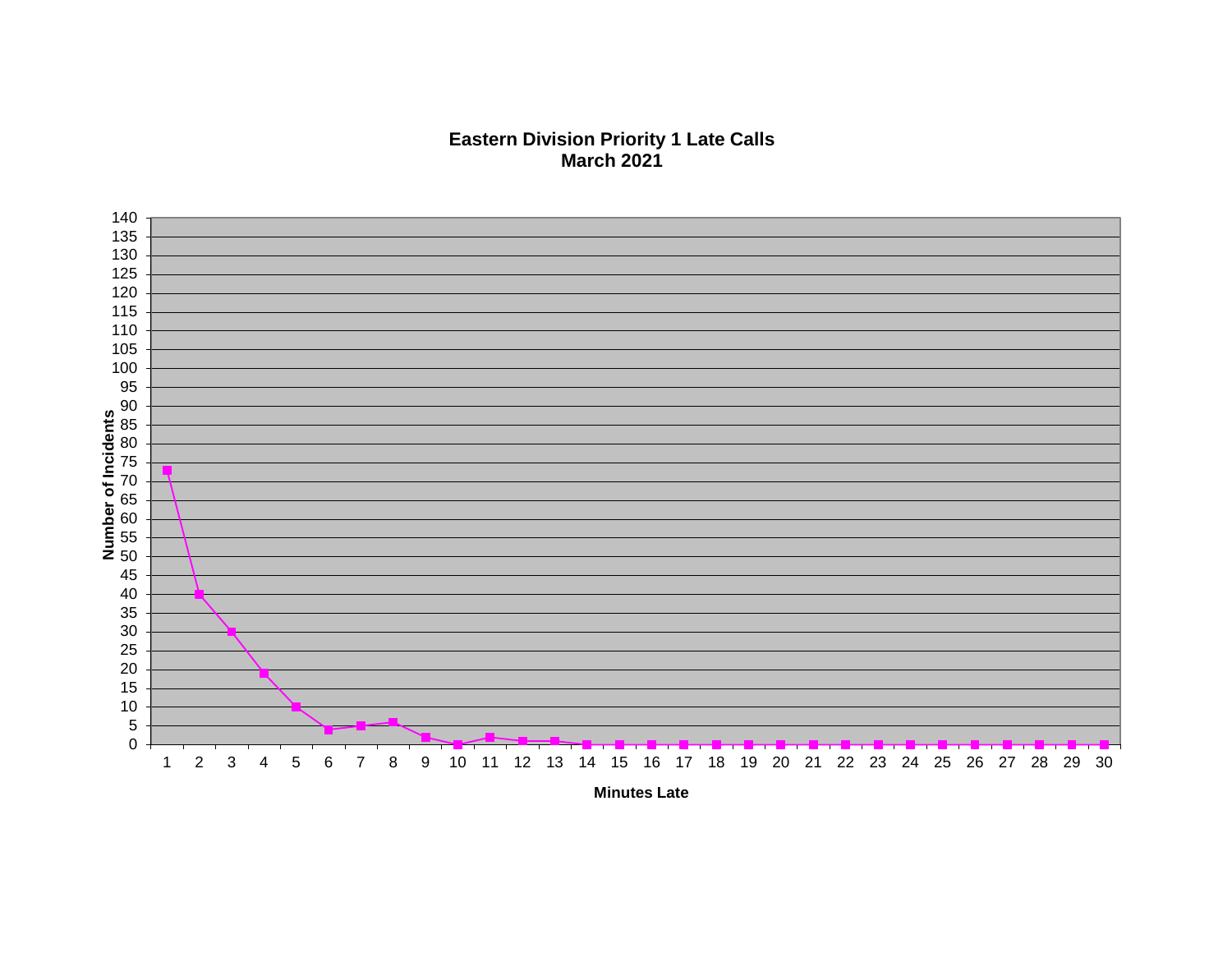## **Western Division Priority 1 Late Calls March 2021**